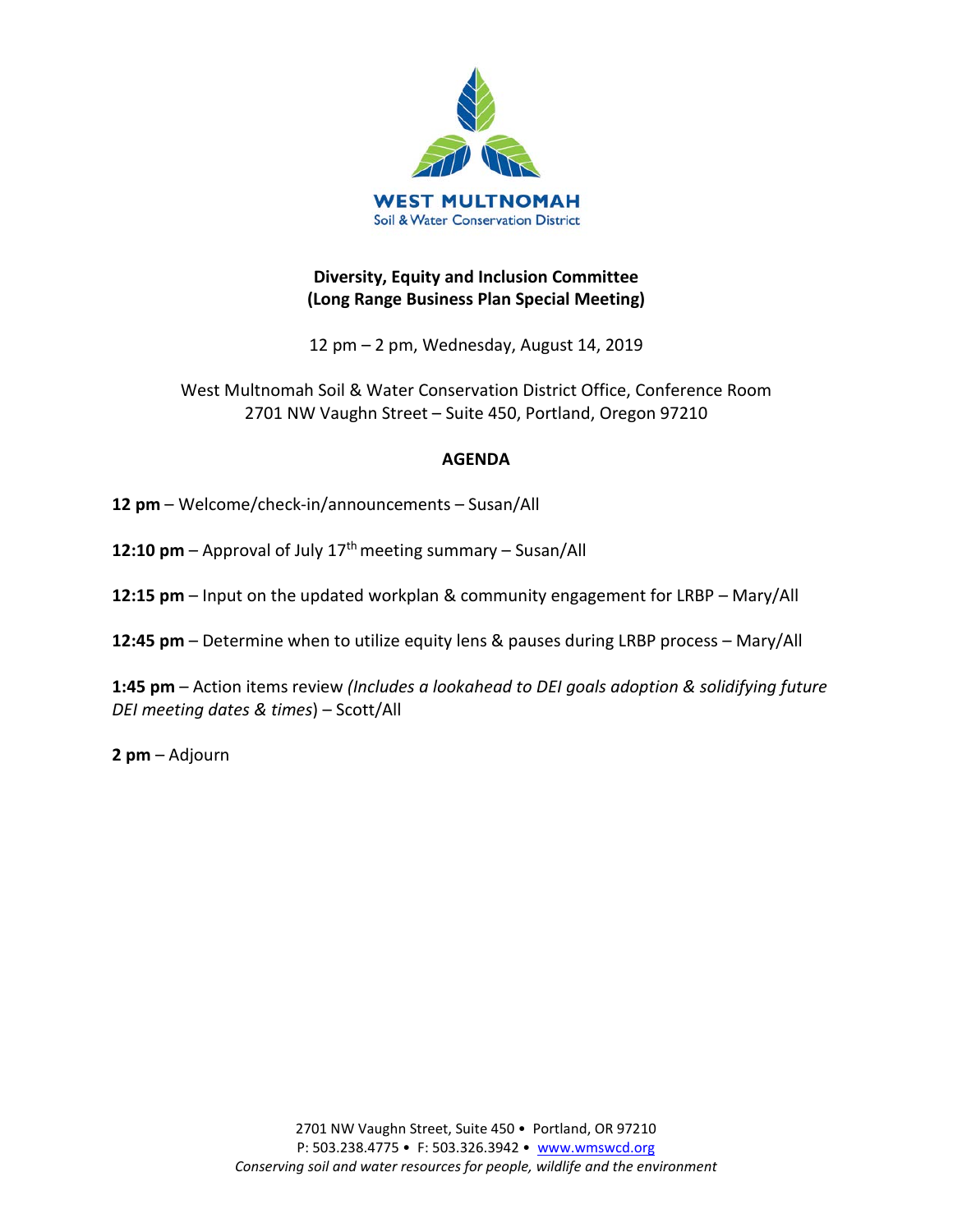#### **DRAFT -- WMSWCD Diversity, Equity and Inclusion Committee Meeting Summary -- DRAFT July 17, 2019 Noon to 2:00 pm, WMSWCD Office**

**Attending:** Scott Gall, Susan Weedall (Co-Chairs); Jim Cathcart, Michele Levis, Mary Logalbo, Renée Magyar, Sam Mularz, Terri Preeg Riggsby, Randi Razalenti.

**Welcome/Check-In/Equity Shares --** The following announcements were shared.

- Sam shared that he'd recently went through the Office of Equity & Human Rights (OEHR) Equity 101 training and found it useful. Sam also shared that a recent trip to the book store in Seattle spurred an interest in further exploring literature around Native American history and knowledge including the book *Braiding Sweetgrass* by Robin Wall Kimmerer (Milkweed Editions).
- Terri explained how she's connected with [HAKI Community Organization,](https://hakicommunity.org/) a nonprofit organization encouraging and promoting East African Immigrants, on recent multiple fronts. Through her work sitting on the West Portland Town Center and at a joint tabling event as well as casual follow-up to get to know one another Terri's had the pleasure of getting to know Founder and Director of HAKI, Saalim Saalim. Terri explained how HAKI has put on workshops for renters rights and homeowner loan assistance, including guidance navigating loan issues related to Muslim laws that bar paying or receiving interest on loans. Terri and Saalim Saalim recently worked together to submit a grant request through the Department of Education to support youth programing.
- Susan shared that in September she will be attending an Oregon PT Association presentation redefining the term Cultural Competence. Susan also passed around a handout from www.mypronouns.org, a resource site to better understand the need for pronouns beyond he and she and tips for respectful pronoun use in the workplace.
- Renée explained how she came across some impactful articles written by a Native American Woman on cultural appropriation while conducting some art work research around headdresses. Renee shared the following title, "An Open Letter to Non-Natives in Headdresses" and link to the article: <https://apihtawikosisan.com/hall-of-shame/an-open-letter-to-non-natives-in-headdresses/>
- Mary reported on the stellar progress intern Indi Keith has made on a paper that centers on a literature review and mapping exercise that examines *Racial Exclusion in West Multnomah County and Impacts on Equity & Conservation Outcomes.* Mary explained how she hopes that Indi will be given the opportunity to present on this at the September DEI meeting.

**Approval of the May 14, 2019 Meeting Summary** – Accepted with one typo correction pointed out by Susan.

**Fiscal Year 2019-2020 Diversity Equity and Inclusion Budget Clarification** – Mary explained that the budgeted amount reported as \$16,000 in the "Approved FY 19-20 Budget, Workplan and Goals Review" was incorrectly reported out as \$5,000 of the total \$16,000 reported for the DEI Budget was actually shifted to the Communications and Outreach Budget leaving the final Diversity Equity and Inclusion budget at \$11,000. This \$5,000 is listed in the Diversity Equity and Inclusion Workplan under the Partnership Development & Maintenance program area and is dedicated to the use of community liaisons in the update of the Long Range Business Plan. Mary provided an amended Diversity, Equity and Inclusion Work Plan and budget showcasing this change (copy attached).

**Long Range Business Plan Update** – Mary walked the group through the District's general framework to updating the current Long Range Business Plan. The current plan expires at the end of December 2019, but the plan is to extend the current plan through December 2020. The District's request for proposal (RFP) for external support and facilitation for developing and implementing the general framework for updating the Long Range Business Plan was not successful as all respondent bids exceeded greatly the District's budget. The District did learn from the RFP process and the plan now is to move forward as much as we can internally. See handout, *Long Range Business Plan: DRAFT Timeline, Roles & Work Plan.* (Note: Terri asked that all draft documents be dated so we can track when and why updates/changes made.) The general framework is to hold three themed conversations – one about Conservation Scope, one about Financial Sustainability and one about Organizational Structure. Underlying these conversations is diversity, equity and inclusion – numerous equity pauses are envisioned throughout each conversation. **Recommendation**: Reach out to Cliff Jones, Capacity Building Partnerships, regarding availability to facilitate at least some of the equity pauses for these conversations. (The Board is comfortable and familiar with Cliff, Cliff knows us and our work and Cliff is familiar with our equity lens.)

The Leadership Team (Jim, Michele, Randi, Kammy, Renée), along with Mary, will serve as the Steering Committee for the update. Each theme conversation will have a theme team assigned to it that will be in charge of planning and setting up the conversation meetings and debrief on the outcomes of the discussions. The theme teams would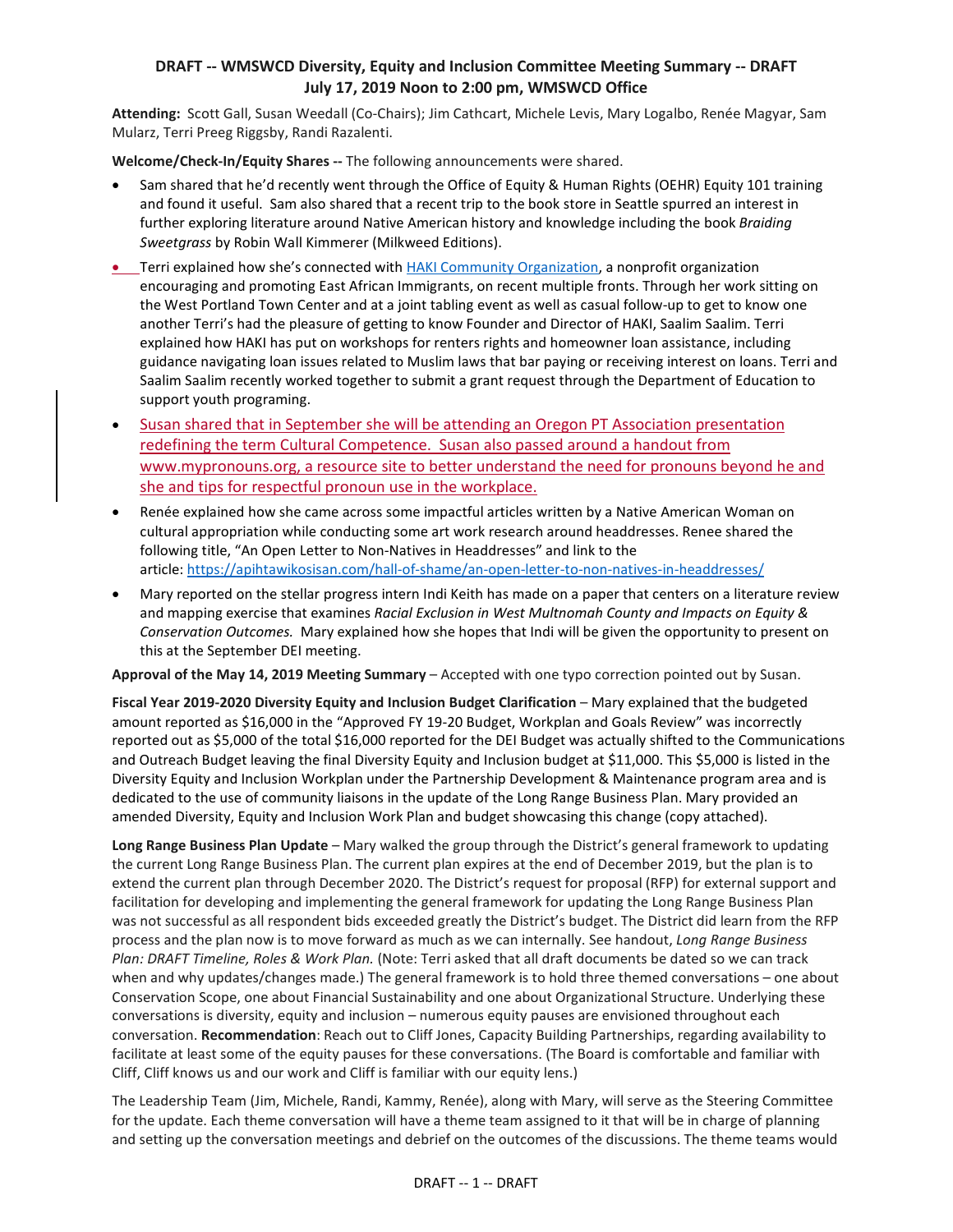#### **DRAFT -- WMSWCD Diversity, Equity and Inclusion Committee Meeting Summary – DRAFT May 14, 2019 11:30 am to 1:30 pm, WMSWCD Office**

like to have at least one Board representative on the team. The framework has as a starting point an assessment and framing step that would seek input and feedback on where we currently are at from partners, external audiences including those we have not been engage with historically but hope to engage through Community Engagement Liaisons. The idea is to get initial input and perhaps some fresh perspective early in the update process. *Discussion:* The concept of organizational structure, such as succession management, should also be addressed for the Board as well as staff. Ambitious timeline but folk were generally supportive of the initial assessment and framing stage to be completed by October. Would be good to call out Community Engagement as its own theme. The use of Community Engagement Liaisons are designed to get at those communities we have not been traditionally engaged with. But, in general, we need to ensure we are engaging all our communities – traditional (partners, landowners and constituents) and not just those who are new to us. *Question:* is the Diversity Equity and Inclusion Committee comfortable with its role as outlined in the framework and as such meeting more regularly such as monthly meetings? Also, is Committee comfortable with the District contracting with Ping Khaw and Associates and getting Ping's input on the design on how we would include Community Engagement Liaison (CELS) in this process? **Yes on both counts. Action:** Randi will schedule a bi-monthly meeting of the Diversity Equity and Inclusion Committee that will be solely devoted to Long Range Business Plan process. These meetings will alternate with the regular bi-monthly meetings of the Committee that would be broader in scope. The end result of both bi-monthly meetings is that the Committee will be meeting monthly, alternating from a meeting devoted to the LRBP update and a meeting addressing the broader scope of the Committee.

**Partnership Log** – Check in by Susan on the Partnership Log. Susan did her own exercise with the log. Susan proposed a simple activity to create awareness about partners with the Board. It would involve Board members looking at the list of partners and distill out those within their Zones that the District has been working with. Susan wants to engage Board members who may have a relationship with a partner or could develop a relationship with a key partner that is in their Zone. The activity would also build awareness that building partner relationships is actually much more complex and time consuming that perhaps first thought. So, the question is how do we prioritize which partners that Board members may need to invest more time with? **Action:** This would be a good step to take at a future Board meeting. Need to be clear about what we mean by Partner for this activity (i.e., definition). Here is our list of partners and potential partners. Here are those that are active in your Zone (awareness). Who do you have a relationships with? Where do we need to build or strengthen relationships?

**Coalition of Communities of Color (CCC) Self-Assessment** – See handout. The Committee went over questions where there was not unanimity in the responses. Mission statement was one (question 6). Question 11 (organizational demographics) was another. Difficult for a small organization because people may feel vulnerable in identifying. Question 5: Do we have a racial equity policy? Policy different than a statement (which we have). Policy should include accountability. The group felt there is value in learning from each other when we do not look at things the same. For example, there was good discussion on the need for a demographic survey of ourselves. We need to reach out to smaller organizations and East Multnomah Soil & Water Conservation District to learn of their experiences, if any, in collecting demographic information about staff and Board. Question 5: Do we have a racial equity policy? Policy different than a statement (which we have). Policy should include accountability. **Action: I**n two months, evaluate the use of the CCC Self-Assessment tool and decide whether it needs to be modified so as to better meet our needs. The District has gotten beyond readiness – which the current assessment was designed to measure.

**Meeting Days –** Meeting now monthly. One meeting LRBP focus. The other meeting is more general Committee meeting. Problem, third Wednesday now follows the new Board meeting schedule to meet on the third Tuesday of every month. For August, the date is Noon to 2 pm, August 14<sup>th</sup>. Regular schedule is the 4<sup>th</sup> Wednesday of the month beginning Wednesday, September 25<sup>th</sup>. (Will deal with November and December dates at a future meeting.)

**Next Meeting:** August 14, 2019, 12:00 to 2:00 pm (Long Range Business Plan Update focus). Next regular meeting is Wednesday, September 25<sup>th</sup>). November and December dates TBD because the 4 Wednesday of these months fall during the Thanksgiving and Christmas holiday periods.

Initial compilation by Jim Cathcart, July 25, 2019 with contributions from Mary Logalbo and Michele Levis.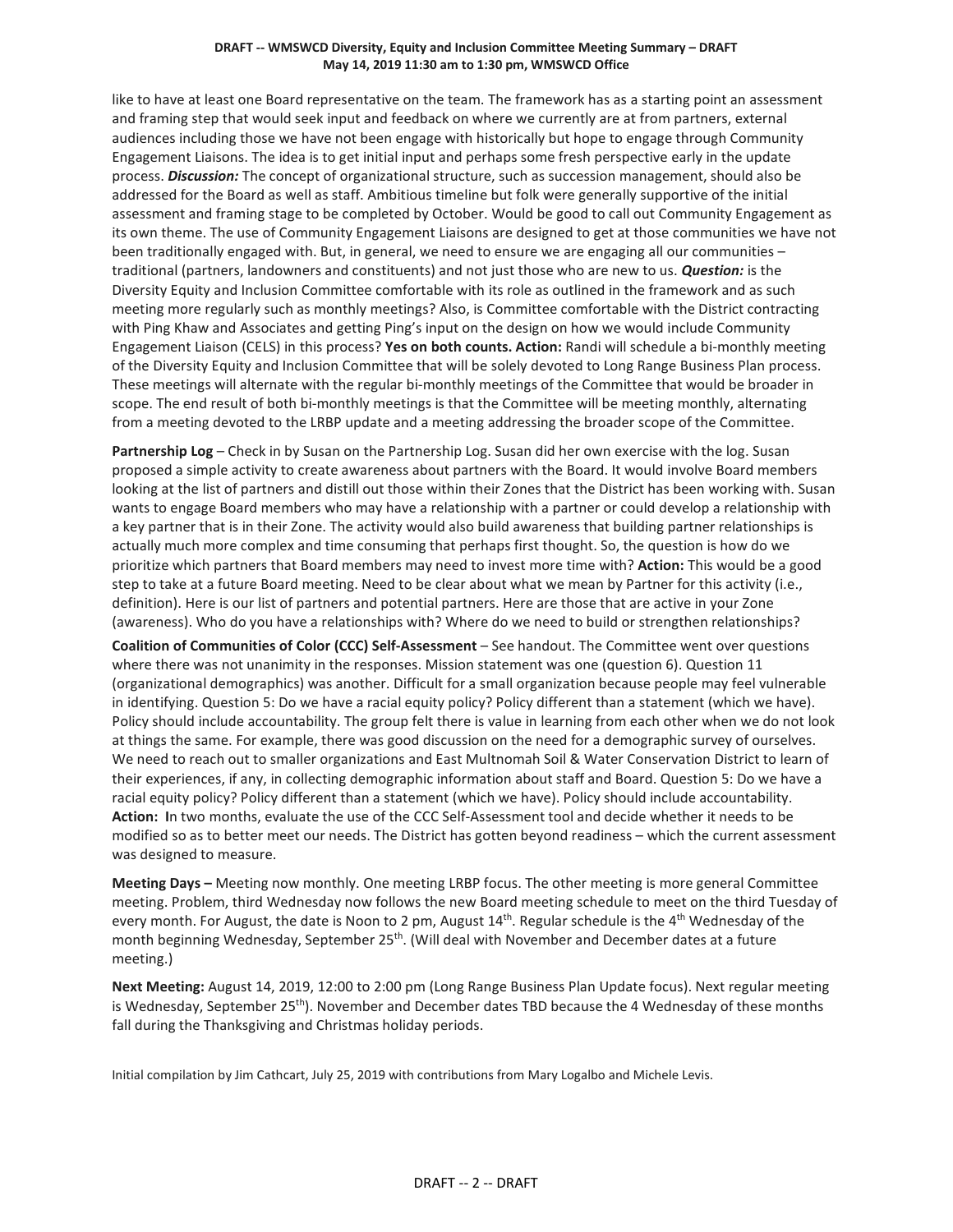

# **Long Range Business Plan DRAFT Timeline, Roles & Workplan**

# **Project Summary:**

Over fiscal year 2019-2020, the West Multnomah Soil & Water Conservation District (WMSWCD) will design and facilitate a participatory planning process that will update and further develop our Long Range Business Plan (LRBP), ensuring alignment with the Government Finance Officer Association's Financial Sustainability Index (Index) protocol, providing strategy to address and scope current and future conservation challenges, and imbedding equity and inclusion as a central principal and component of all that we do.

# **Themes & Desired Outcomes:**

We want this project to chart our path forward with an updated LRBP that evaluates and integrates the following "Primary Themes" within an underlying and incorporated "Foundational Theme" of diversity, equity and inclusion:

- Scope of Our Conservation Work
- Financial Sustainability
- Organizational Development & Health

A successful delivery of this project will yield a LRBP that achieves the following:

• Examines and integrates WMSWCD's diversity, equity and inclusion goals and strategies into the LRBP with a process that:

o Engages and is advised by diverse community members, community-based organizations, existing and new potential partners, staff and board o Takes intentional measures to ensure equity and inclusion considerations are centered throughout with implementation of WMSWCD's Equity Lens and equity pauses o Advances diversity, equity and inclusion outcomes

- Affirms or modifies our mission, vision and values as an organization
- Identifies the framework for a financially sustainable organization defined as:
	- o Readily available financial resources to implement annual work plans
	- o Sufficient reserves to ensure resiliency to economic downturns
	- o Capital savings to take on large projects that exceed annual appropriation limits
- Incorporates an organizational development review, evaluation and strategy that:

o Defines WMSWCD's current structural and procedural makeup and reviews its strengths and weaknesses in context to organizational health outcomes

o Provides prioritized opportunities to improve capacity and alignment in organizational structure, processes, and leadership strategies to improve organizational health outcomes

- o Presents strategies for any recommended organizational development transitions
- o Incorporates key findings into the LRBP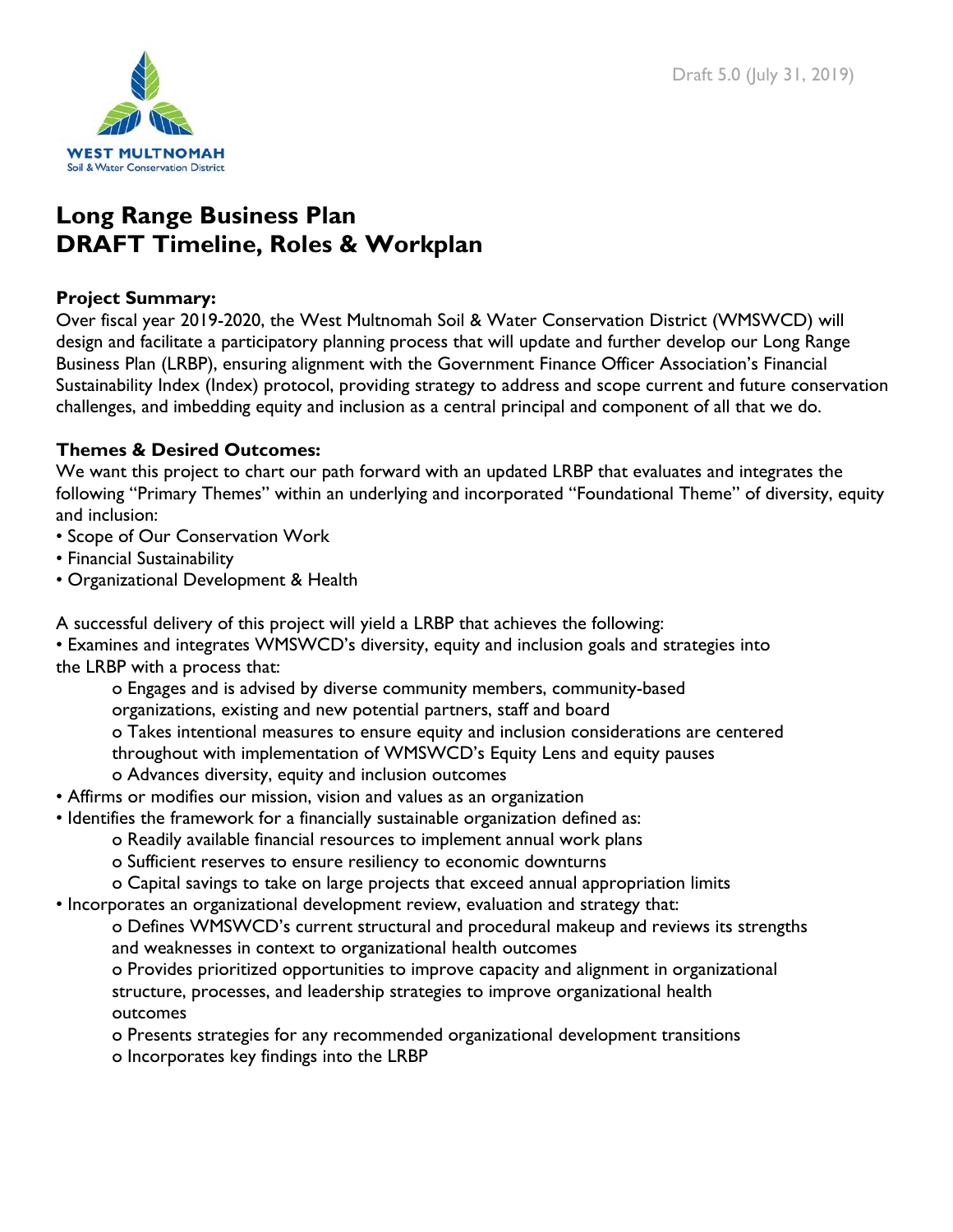# **Timeline (July 2019 – December 2020)**

|                                                        | 2019 |  |  |  |  |  |  | 2021<br>2020 |  |  |                                                                               |  |  |  |  |  |  |  |  |
|--------------------------------------------------------|------|--|--|--|--|--|--|--------------|--|--|-------------------------------------------------------------------------------|--|--|--|--|--|--|--|--|
| Phase Activity                                         |      |  |  |  |  |  |  |              |  |  | Jul Aug Sep Oct Nov Dec Jan Feb Mar Apr May Jun Jul Aug Sep Oct Nov Dec Jan + |  |  |  |  |  |  |  |  |
| 11.1 Grounding, Establishing Roles & Direction-Setting |      |  |  |  |  |  |  |              |  |  |                                                                               |  |  |  |  |  |  |  |  |
| 11.2 Foundational Assessment, Framing & Launch         |      |  |  |  |  |  |  |              |  |  |                                                                               |  |  |  |  |  |  |  |  |
| 1, 2, 3 1.3 Ongoing Progress Checks & Equity Pauses    |      |  |  |  |  |  |  |              |  |  |                                                                               |  |  |  |  |  |  |  |  |
| 22.1 Form Theme Groups & Plan Conversations            |      |  |  |  |  |  |  |              |  |  |                                                                               |  |  |  |  |  |  |  |  |
| 22.2 Hold Theme Conversations                          |      |  |  |  |  |  |  |              |  |  |                                                                               |  |  |  |  |  |  |  |  |
| 22.3 Focused Research, Assessment & Outreach           |      |  |  |  |  |  |  |              |  |  |                                                                               |  |  |  |  |  |  |  |  |
| 22.4 Consolidate Input & Draft LRBP Outline            |      |  |  |  |  |  |  |              |  |  |                                                                               |  |  |  |  |  |  |  |  |
| 33.1 Draft LRBP Document                               |      |  |  |  |  |  |  |              |  |  |                                                                               |  |  |  |  |  |  |  |  |
| 33.2 Review & Finalize Plan                            |      |  |  |  |  |  |  |              |  |  |                                                                               |  |  |  |  |  |  |  |  |
| 33.3 Plan Release, Communication & Outreach            |      |  |  |  |  |  |  |              |  |  |                                                                               |  |  |  |  |  |  |  |  |
| 33.4 Implimentation Planning & Resources               |      |  |  |  |  |  |  |              |  |  |                                                                               |  |  |  |  |  |  |  |  |

#### **Phase 1: Plan Design & Assessment**

#### **Phase I.1 Grounding, Establishing Roles and Direction Setting (July – September 2019):**

Ensure project understanding & agreement on design, roles and benchmarks. Complete a series of working sessions with WMSWCD leads and stakeholders to understand how each may wish to participate in developing and implementing the plan for the LRBP. The desire to stay adaptive with the plan design as additional input is received from partners and stakeholders will be emphasized in this phase. Working sessions will be held with the following District leads to complete this step:

- Core Team (Comprised of District Manager, District Controller & Budget Officer and Project Manager). Primary roles include concept design, troubleshooting and project manager support.
- Steering Committee (Comprised of Leadership Team Members & Project Manager). Primary roles include policy clarity, decision making, scoping, serving as a sounding board, oversight, and regular feedback to ensure district leadership is engaged, informed and represented throughout the process.
- Diversity, Equity and Inclusion (DEI) Committee (Comprised of DEI Committee Members). Primary roles include decision making, equity lens/pause design and assistance/facilitation, oversight and regular feedback to ensure equity and inclusion is embedded in the process, plan and outcomes.
- Community Outreach & Engagement Team (Comprised of Communications & Outreach Manager and Project Manager). Primary roles include outreach and engagement with diverse community members, community-based organizations, existing and new partners, staff and board to better understand and incorporate findings related to opportunities, barriers, access, and relevancy in relation to WMSWCD's mission, programming and the LRBP. Key aspects of implementing this component include the formation and implementation of a diverse community liaison LRBP advisory group, survey efforts and seeking understanding regarding how stakeholders would like to be engaged in general and in this specific planning process.
- "Primary Theme Teams":
	- o Conservation Scope Team (Comprised of the District Manager, Communications & Outreach Manager, Technical Staff, Board Representative(s) and Project Manager). Primary roles include a review and affirmation or modification of the WMSWCD's mission, vision, values and program delivery with input from WMSWCD staff and board, new and existing partners, stakeholders and community members.
	- o Financial Sustainability Team (Comprised of District Manager, District Controller & Budget Officer, Board Representative(s) and Project Manager). Primary roles include ensuring integration of the Financial Sustainability Index Framework throughout the process and defining what long-term financial health and resiliency will look like and require for WMSWCD.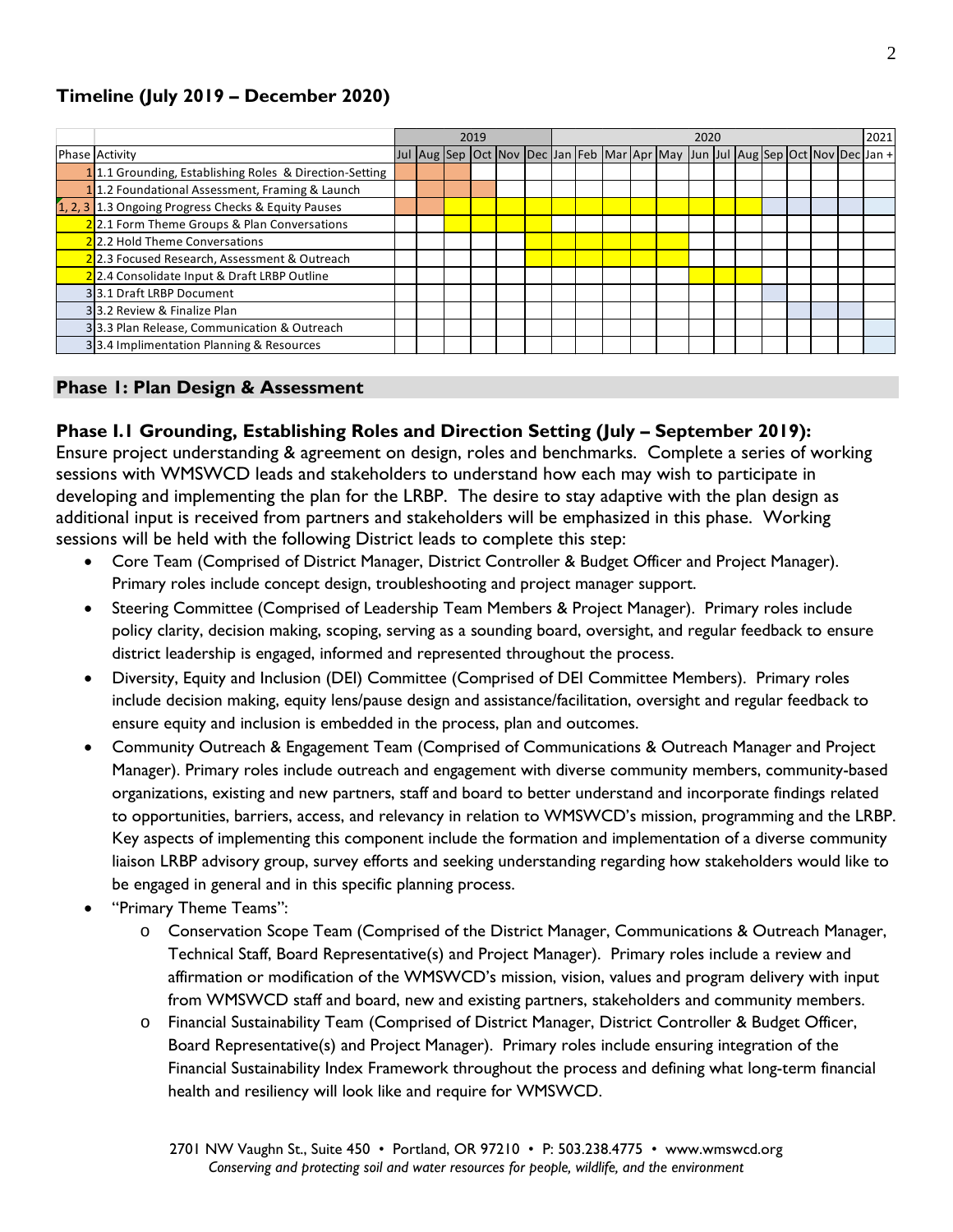- o Organizational Development Team (Comprised of District Manager, District Controller & Budget Officer, Office Manager, Senior Conservationist and Board Representative). Primary roles include defining and analyzing WMSWCD's current board and staff structural and procedural makeup in regards to strengths and weaknesses in context to organizational health outcomes, identifying prioritized opportunities to increase capacity and organizational alignment to better ensure organizational health and incorporating findings into the plan.
- Team Support: Hired consultant support to add to above mentioned team capacity is expected to support Community Outreach & Engagement Team as well as the Primary Theme Teams to assist in community, partner and stakeholder engagement and facilitation of processes. Some hired consultant support is also desired to support equity lens reviews at key levels to support the DEI Committee.

√ **Phase 1.1. Benchmark**: Above mentioned teams have met with the LRBP Project Manager, affirmed project understanding and agreement on design, roles, timeline and benchmarks. A document outlining the refined plan for the LRBP update will be released.

# **Phase 1.2 Foundational Assessment, Framing and Launch (August – October 2019):**

Review and gather feedback on current LRBP with emphasis on the Primary & Foundational Themes (Scope of Conservation Work, Financial Sustainability, Organizational Development & Health, and Diversity, Equity & Inclusion) through the following series of activities:

- Project Manager will review and compile representative metrics and related information to better characterize Themes and any previously identified and/or reported success criteria metrics or goals that focus on the Themes.
- Community Outreach & Engagement Team will convene a community advisory committee meeting and followup partner and community survey to review WMSWCD's current mission, vision and programming with an emphasis on the WMSWCD's Scope of Conservation and Diversity, Equity and Inclusion Themes.
- Gather and synthesize input through a series of WMSWCD team meetings and follow-up interviews with team members and WMSWCD Board Members after report out of the Community Outreach & Engagement Team initial findings. Initial conversations and interviews to center around general impressions, conduct a "SWOT analysis ("SWOT" = Strengths, Weaknesses, Opportunities, Threats) of current conditions, and set goals and aspirations for the Primary Themes.
- A launch of the "official" planning initiative will be coordinated with the District's 75th Anniversary celebration with an emphasis on celebrating the WMSWCD's past and looking forward to its future. The LRBP update plan, that's been vetted through phase 1.1, will be made available.

√ **Phase 1.2 Benchmark:** Community Outreach & Engagement Team will summarize and share results including opportunities, barriers, access, relevancy and priority in regards to the WMSWCD's current Scope of Conservation and Diversity, Equity and Inclusion considerations.

√ **Phase 1.2 Benchmark:** Project manager to draft a summary of findings, framed conversation topics and refined framework for LRBP update process. Core Team to review this product with an equity lens prior to the next phase.

# **Phase 1.3 Ongoing Progress Checks and Equity Pauses (\*Throughout Process)**

At regular intervals, we will facilitate "step back" reviews of issues, opportunities and direction that are emerging from the Conversation Groups and research, and self-critique on level and effectiveness of DEI engagement and interpretation. These checkpoints will also serve as opportunities to review and reflect on goals and priorities surfacing through Phases 2.2 and 2.3, which will eventually form the primary elements of the final LRBP.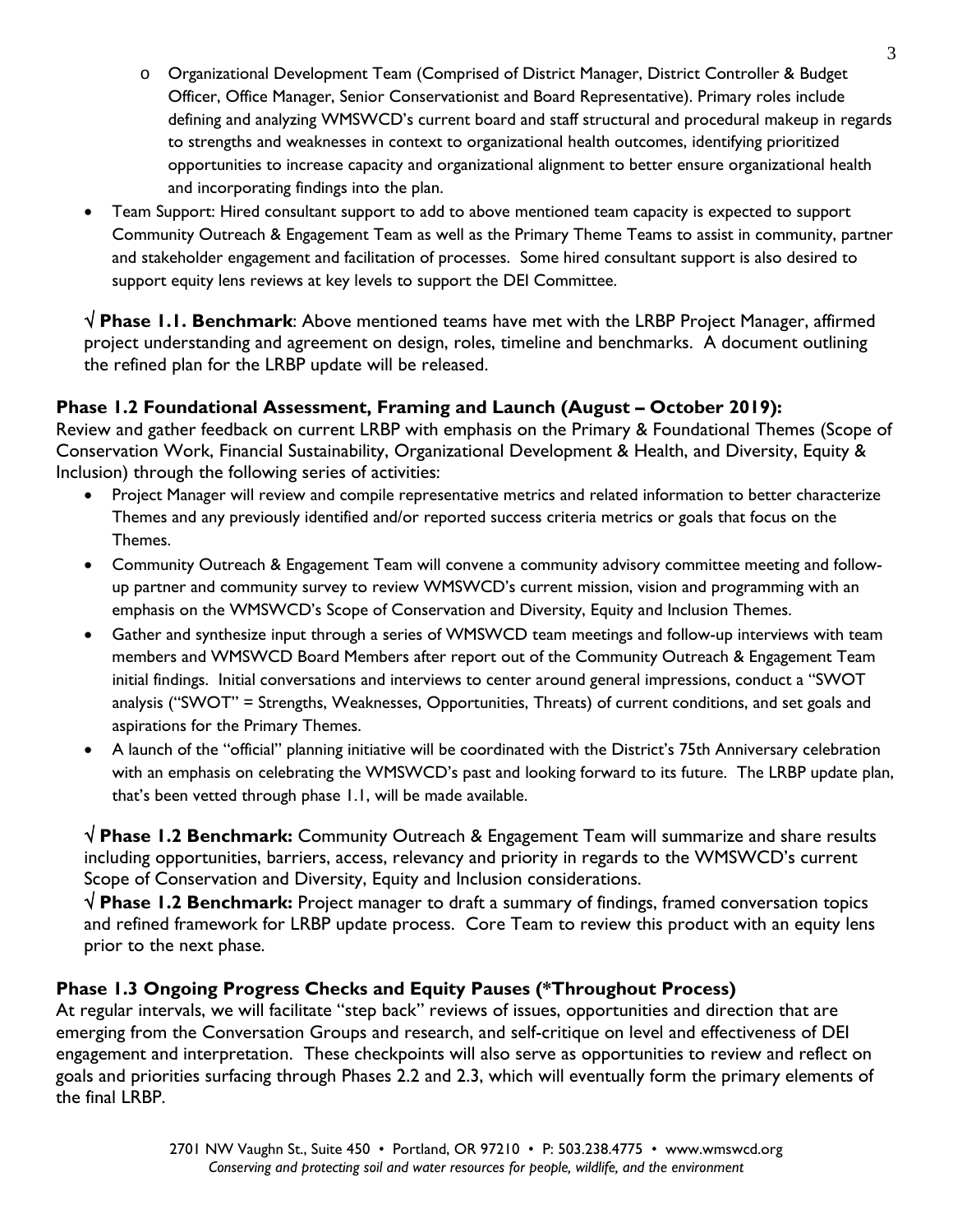- o Pause and/or lens reviews may be placed in between phases, at conversation framing and assessment, at benchmarks, between LRBP outline and drafts, and in outreach planning.
- How to address different views on direction and priority that may emerge should be discussed generally and may be examined more deeply during these pauses.
- Checks and pauses may result in any list of adjustments to approach, research or clarification to ensure the process will deliver on LRBP goals.

√ **Phase 1.3 Benchmark:** Guidance on the frequency of progress and equity pauses is to be determined by the DEI Committee (which includes the Project Manager), however this shouldn't be seen as a constraint in doing more if feasible and desired.

## **Phase 2: LRBP Development**

**Phase 2.1 Form Theme Groups and Plan Conversations (September – December 2019)**  To carry out conversations leading to alignment on LRBP goals and priorities, a series of Conversation Groups will be formed to participate in a series of meetings to address key issues/questions and support research on

assigned topics related to the Primary Themes that's been framed through Phase 1.2. The makeup of these conversation groups may include a mix of internal staff and external stakeholders or these may need to be held separately due to capacity issues. There may well be some additions or changes to these groups over time as their work evolves.

While the Diversity, Equity and Inclusion as a Foundational Theme is expected to be embedded and common to all other areas, the DEI Committee will also hold regular meetings to serve as a unifying and supporting body for the Primary Theme Teams and related conversation groups in their efforts to review equity and inclusion questions and implications. The Community Liaison Advisory Committee formed in Phase 1.2 may be worked with to continue to review and advise on Conservation Scope and DEI Theme issues, but its membership may also be integrated into Primary Theme groups and/or serve as a "sounding board" to support the equity pause discussions.

√ **Phase 2.1 Benchmark:** The teams organized around each Primary Theme will be charged with finalizing prospective conversation group makeup and firming up key concepts and questions to explore through this format. Scheduling and recruitment for these groups will be supported by the Project Manager.

√ **Phase 2.1 Benchmark:** The DEI Committee will provide specific and broad guidance to teams and Primary Theme Conversation Groups as well as equity pause and other related recommendations.

# **Phase 2.2 Hold Theme Conversations (December – May 2020)**

Facilitated meetings would address questions about current, short and long-term needs, goals and challenges of WMSWCD focused on each Primary Theme. At least three meetings of each Theme Group is anticipated, but some might have more. These will be phased so that Theme Groups may respond to one another and integrated suggestions from each other. The Foundational Theme of Diversity, Equity and Inclusion is expected to be integrated and embedded into these Primary Theme conversations and further reviewed during equity pauses and lens reviews. Outcomes of each group session would include one or more of the following:

- Conclusions/recommendations on direction and priority for the LRBP
- Proposed new direction and language for the mission and vision
- Requests for additional information
- Guidance on research or assessment efforts
- Questions, ramifications and/or suggestions for other Theme Conversation Groups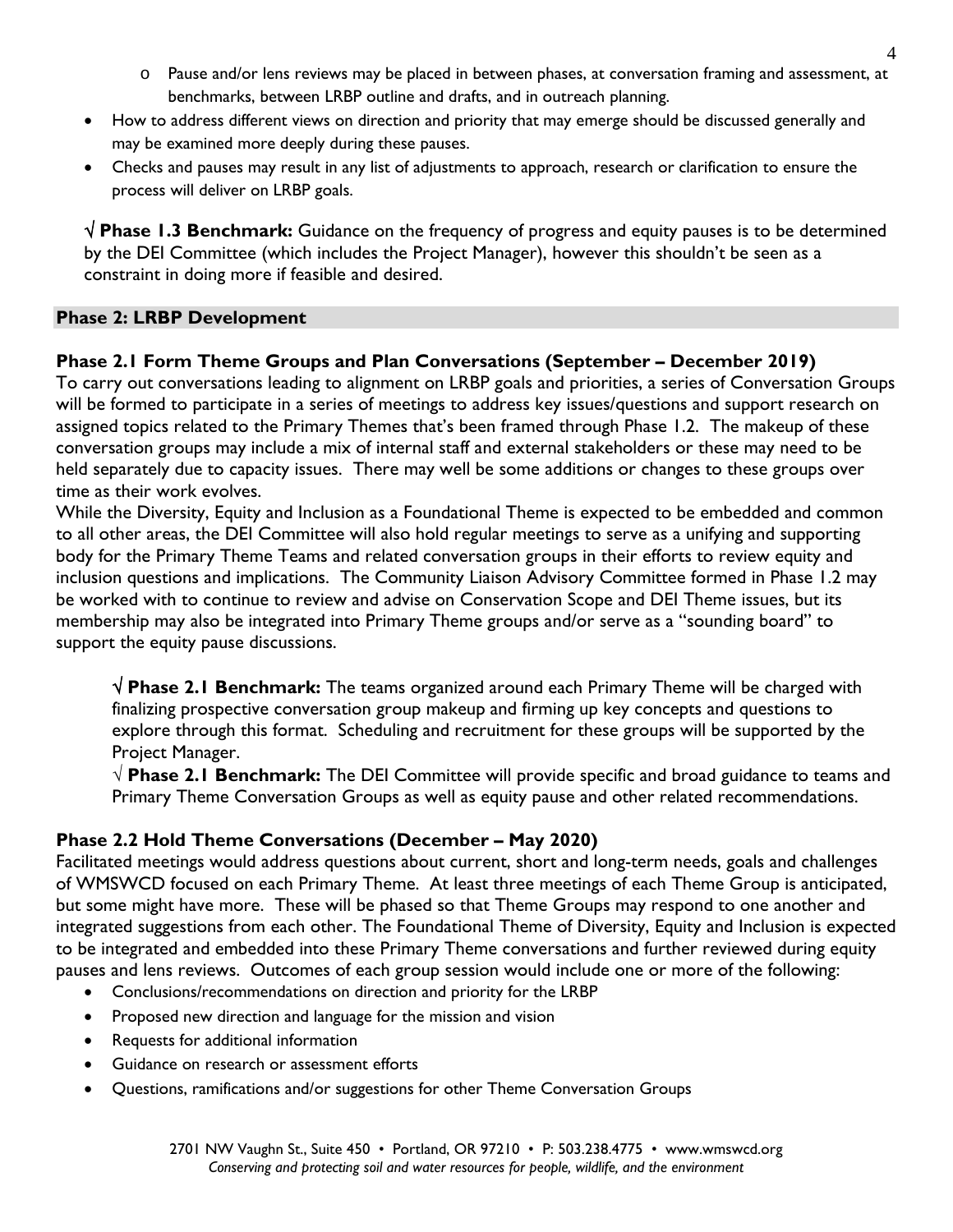Additional topics to be taken up at future meetings

√ **Phase 2.2 Benchmark:** At least 3 meetings of each Primary Theme Group are held and incorporated.

# **Phase 2.3 Focused Research, Assessment and Outreach (December – May 2020)**

In parallel with or prompted by the Conversation Group's work, we anticipate additional assessment and/or outreach will be conducted to inform LRBP directions and priorities. These would include:

- Financial Sustainability Index assessment
- Community Outreach/Engagement
- Benchmarking Standards
- Non-Traditional Revenue Streams

√ **Phase 2.3 Benchmark:** Research needs are answered in a timely fashion to allow for LRPB integration.

# **Phase 2.4 Consolidate Input and Draft LRBP Outline (June – August 2020)**

The project manager will work with the members of the Primary Theme teams and Conversation Groups to synthesize input, updated mission and vision, discoveries and recommendations gained through the plan development into a high-level outline. The outline will then be reviewed and refined until it is solid and endorsed by the District's leaders and can be expressed in the actual LRBP document.

√ **Phase 2.4 Benchmark:** An August Board of Directors adoption of this outline will be the soft goal for this output.

#### **Phase 3: Draft, Finalize & Release LRBP**

#### **Phase 3.1 Draft LRBP Document (September 2020)**

The project manager will work with the core team and Communications and Outreach Manager to compose the updated plan narrative. Staff and Board will be invited to review and provide input on the initial drafts.

√ **Phase 3.1 Benchmark:** A first draft is internally available for review by September 2020.

#### **Phase 3.2 Review and Finalize Plan (October – December 2020)**

After the draft document is acceptable to District leaders, broader feedback from stakeholders will be pursued. The work of getting and incorporating broader perspectives will be important in this step as it has been in those prior. This feedback effort may include, but not be limited to, focused discussions, surveys and/or a public comment period for the draft plan. Once input and feedback has been incorporated into the draft plan, it will then be adopted by the Board and submitted to ODA.

√ **Phase 3.2 Benchmark:** LRBP is board approved and submitted to ODA by December 2020.

#### **Phases 3.3 Plan Release, Communication and Outreach (January 2021 – October 2021)**

Preparing and distributing the final plan to the various engaged stakeholders and the general public should be considered. The release of the LRBP should be celebrated not as the end, but rather a beginning!

√ **Phase 3.3 Benchmark:** LRBP is shared broadly with communication strategies developed throughout the planning process.

√ **Phase 3.3 Benchmark:** A meeting is held to release the plan and celebrate with partners.